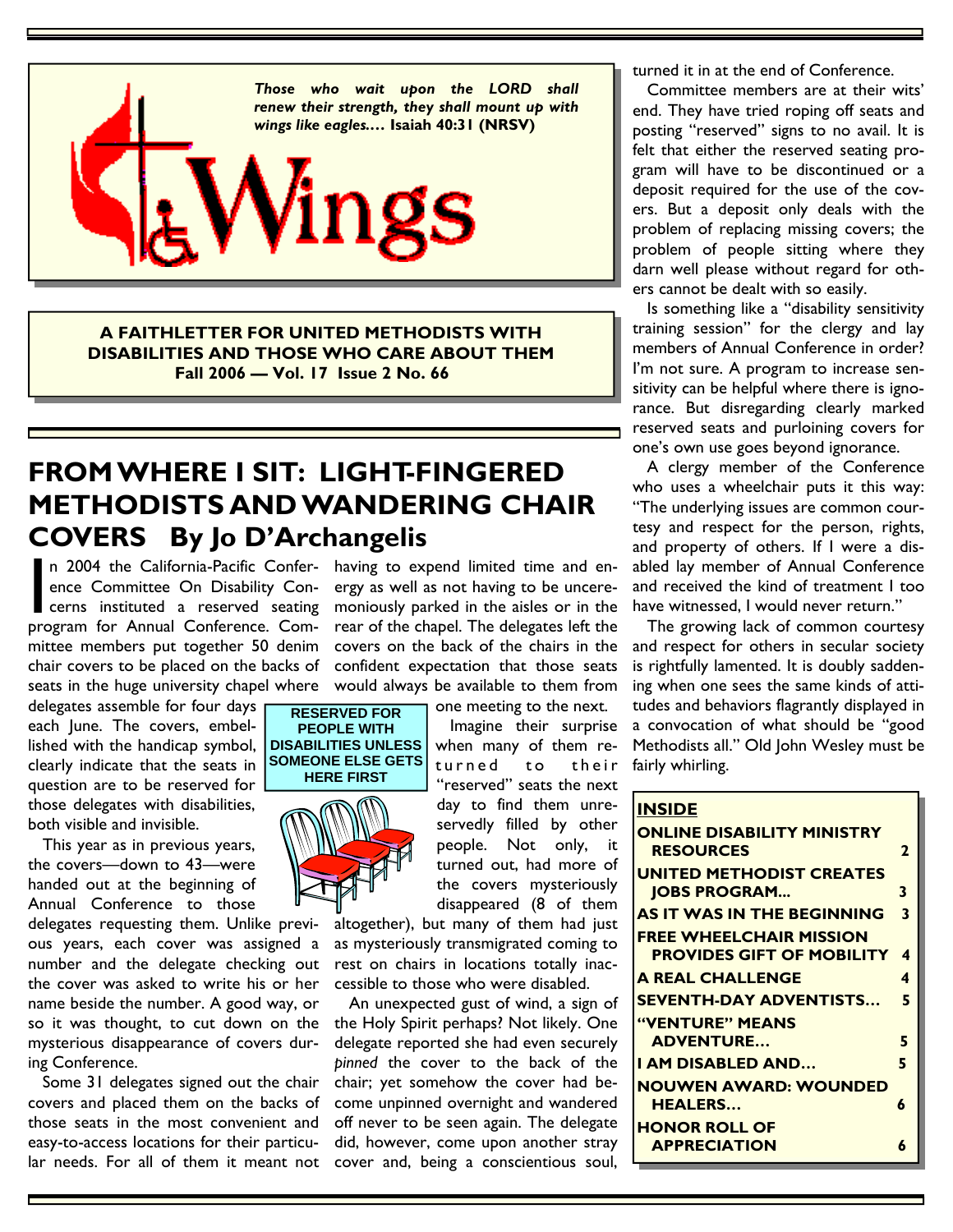**Wings Fall 2006 Page 2**

## **ONLINE DISABILITY MINISTRY RESOURCES**

### \***STRENGTHENING LOVE AND INCLUSION**

 $\Gamma$  trengthening support for children and adults with disabilities makes your [faith] community more loving for all because it sensitizes people to respond to the real needs of all people. Spiritual communities collaborating with each other share successes and ideas that save energy and resources.

 One in five families includes a person who faces barriers that prevent them from participating in a faith community because of a disability. Disability can be present at birth, or result from illness, age, trauma, or accident. Families dealing with disability need faith communities where members show their love by responding to the special needs of all other members. A "welcoming spiritual com-

munity" is one that allows long-time members to remain active as they age, and one that attracts and retains new families because members make their congregation accessible to all.

 Check out the University of Maryland w e b s i t e www.communityconnections.umd.edu for lists of newsletters and resources providing easy, inexpensive ways to welcome people with disabilities into your spiritual community, and to create a sense of belonging for everyone that is so essential to religious communities.

### \***BRIDGE BUILDERS**

B ridge Builders is a ministry designed<br>
to identify and break down barriers that keep people with disabilities and their families from being able to fully participate in their spiritual community.



**A** non-official, non-profit quarterly newsletter published for, by, and about United Methodist adults with disabling conditions

**FOUNDER/EDITOR COMPUTER LAYOUT GRAPHIC DESIGN** Jo D'Archangelis

**CORRESPONDENCE** Send all correspondence—including feedback, original writings, items from other sources, and changes of address—to Jo D'Archangelis, Editor, at **Mailing Address** 592 West Ammunition Road, Apt. 1 Fallbrook, CA 92028 **Telephone/Fax** [760] 723-2668 (please call before faxing) **E-Mail** jodarlis@aol.com

**E-WINGS** Two e-mail versions of *Wings* are available for those with vision impairments and computer "reading" devices, those who have difficulty handling paper and print pages, those who live outside the USA, and those who just prefer computer viewing: (1.) A strictly e-mail version in unformatted text without graphics, and (2.) A formatted version with color graphics available to those able to open attached files in MSPublisher 2000 format. E-mail Jo D'Archangelis at jodarlis@aol.com to request either, or both, of these versions.

**WINGS ONLINE** Four issues of *Wings—*Fall 2002, Winter 2003, Spring 2003, and Summer 2003—in their entirety may be accessed at www.cal-pac-ccdm.org/. Selected articles from back issues of *Wings* 1995-98 may be accessed at www.mariposa-ministry.org.

**DONATIONS** Most of the funding for *Wings'* publication and mailing comes from reader donations. There are no subscription fees. If you think *Wings* is worth it, please make a check or money order payable to the "Fallbrook United Methodist Church" (or "FUMC") and mark it "Wings Newsletter." Mail it to the church address below.

| <b>Basic Angel</b>   | $$6 - $14$    | <b>Major Angel</b> | $$15-524$ |
|----------------------|---------------|--------------------|-----------|
| <b>Super Angel</b>   | \$25-\$49     | Mega Angel         | \$50-\$99 |
| <b>Awesome Angel</b> | \$100 or more |                    |           |

**Church Address** Fallbrook United Methodist Church 1844 Winterhaven Road Fallbrook, CA 92028 **Church Telephone** [760] 728-1472 **Church Fax** [760] 728-7433 **Church E-Mail** FUMC1887@tfb.com

Located in Columbus, Ohio, this ministry works with other spiritual communities seeking to include children and families living with disabilities in church programs and events.

 Their programs include inclusive and special Children's Ministry classes, classes for teens and young adults with specific special needs, "Buddy Connections" (teens and adults trained to support one or two children during specific activities and services), children's healing and hope services, friendship and interaction outreach to community residential programs, and a baking ministry designed to use home-baked goods (primarily cookies) to support short- term outreaches in local communities such as homeless camps, children's hospitals, and group homes.

 For more information, visit their website at www.bridgebuilders.4mg.com/ or www.vineyardscolumbus.org/ministries/ bridge\_builders/.

### \***DISABILITY CONCERNS**

This organization, founded by the Christian Reformed Church, helps congregations establish disability ministries in various churches. They support congregations as they eliminate barriers to participation of people with disabilities, assist people with disabilities and their families in expressing their spiritual needs and offering their spiritual gifts, and provide information on disability resources and services, such as consulting services and disability ministry workshops.

 They plan jointly with a church, a group of churches, or an organization of church leaders, etc. to conduct workshops that train people to organize disability ministries, whether they be respite programs or support groups of various types. Support groups may be for people with a specific disability or group of disabilities (developmental, emotional, mental, physical, sensory), or they may be support groups for parents or siblings of people with such disabilities. For more information, go to www.crcna.org/pages/ disability.cfm.

**From the University of Maryland website www.communityconnections.umd.edu.**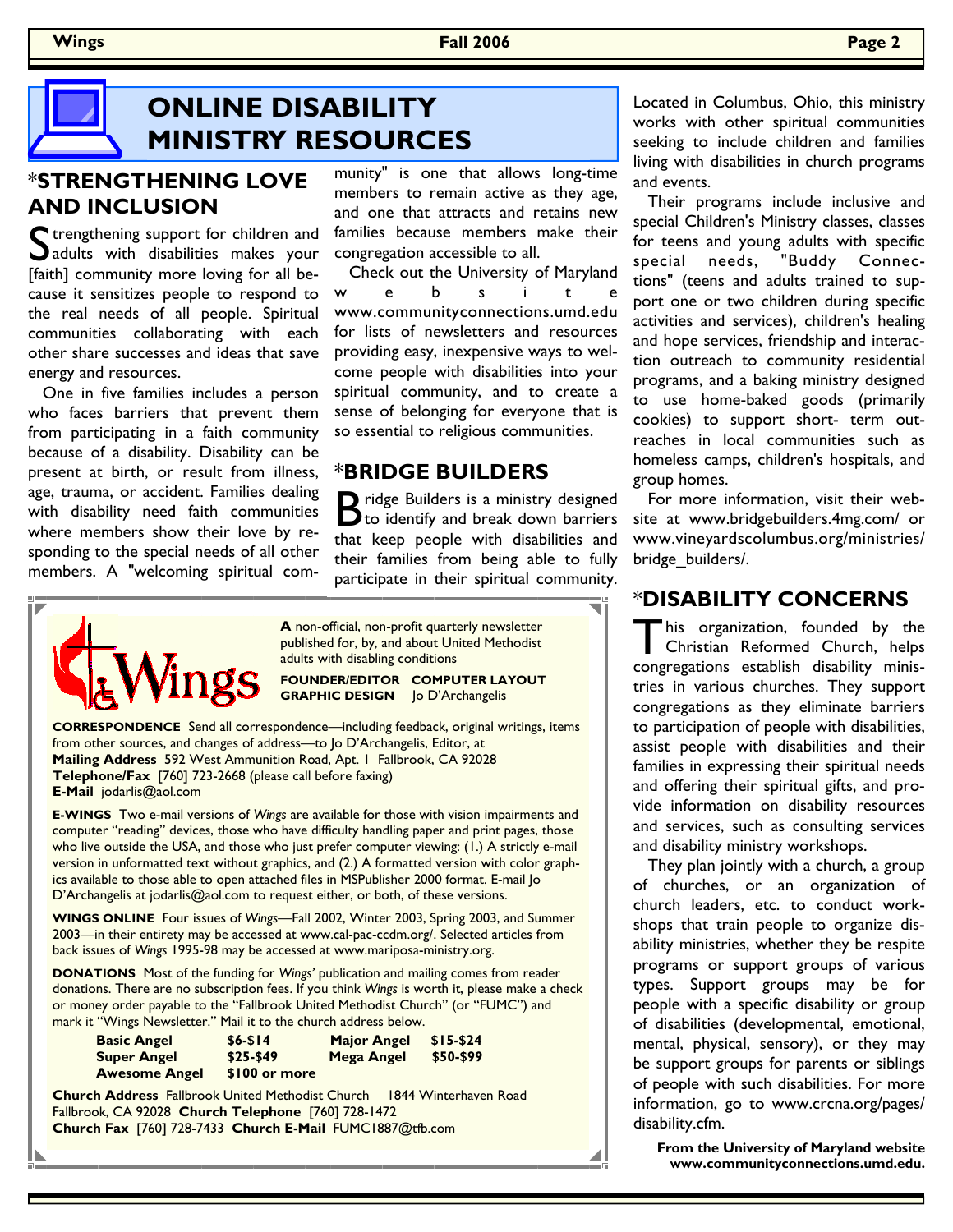

## **UNITED METHODIST CREATES JOBS PROGRAM FOR DISABLED YOUTHS By John Gordon**

reparing a résumé, tracking down leads, and getting ready for interviews can make searching for a job a challenge for anyone. The process can be even more challenging for the 53 million Americans with disabilities.

"They're falling through the cracks when they graduate from high school," said Debby Puckette, who saw that firsthand with her own family. She founded Real

Jobs For Youth in Longview, Texas, providing training and encouragement for young people with disabilities and becoming an advocate for employers to hire them.

 Puckette relied on her faith as a United Methodist to start the non-profit organization two years ago, trying to fill a gap left by other agencies. She works with students and former students ages 14 to 29. "The average age that goes to these (other) agencies is 30," she said….

 Puckette, who has two sons, is a member of First United Methodist Church in Longview….She began the operation on a shoestring—working on a kitchen table in donated office space. She later moved the office to a community center and then into a building owned by the East Texas Council of Governments, which administers the grant that provides most of her funding. The grant helps with training as well as transportation—a big need for many workers with disabilities.

 Puckette's program is serving a dozen youths….She started by helping her younger son, Mark, 20, who has autism. After months of searching, he landed a part-time job at a department store's national distribution center. "I was very scared," he said. "I worked hard to find a job." Mark saved enough money to buy a car. He is putting his earnings into a savings account in hopes of attending an art school in Georgia and getting a bachelor's degree.

 But Debby Puckette knows a job means more than a paycheck. It means a "rise in self-confidence, the willingness to go ahead and risk the other things that they might want to try," she said. "You have that dream—well, go for it."

**A job means a "rise in self-confidence, the willingness to go ahead and risk the other things that they might want to try. You have that dream—well, go for it." — Debby Puckette —** 

> Her young clients face such obstacles as learning disabilities, hearing and visual impairments, mental retardation, autism and cerebral palsy. Sometimes employers make special accommodations, such as providing large-type computer monitors or ramps. Employers can receive tax credits for hiring workers with disabilities. But Puckette said her clients are not asking for favors or "pity jobs." "A business is going to hire you because they need you in that position, just like anyone else," she said….

> Real Jobs made a major difference in the life of Toni Phillips, 23, of Longview. Phillips dropped out of school in 10th grade because a learning disability made it difficult for her to pass a geometry

course. "I was just at home, watching TV, relaxing on the couch and not really doing anything with my life," Phillips said. Now she works two part-time jobs—at a telemarketing company and a local newspaper--while attending adult literacy courses and working toward her highschool equivalency degree.

 "It made me a better person," Phillips said. "I'm able to help out around the house, to buy the things that we need,

> [like] groceries. I'm definitely happier." She is also taking courses to become a nursing assistant. Her dream is to turn her love for scary movies into a

profession by becoming a movie writer and director…."I'm able to take one step at a time, day by day, to reaching my dreams," she said.

 Puckette is not afraid to knock on doors to help her clients reach their dreams…."I feel very, very passionately that, yes, all people have value," she said. Puckett believes Real Jobs is a program that can be duplicated in any city across the country. "It makes good business sense to hire someone with a disability," she said. "And it's good for the community. It's a win-win situation."

> **Abridged from** *Jobs Program Helps Fill Gaps For Youths With Disabilities***, United Methodist News Service (Feb. 2, 2004).**

### **AS IT WAS IN THE BEGINNING By Mattie J. T. Stepanek**

When the playground is Roaring with kids When the sky is Thundering with sunshine When the atmosphere is Electrified with glee

Then is when we know For sure that life is Thriving Reverberating Exhilarating It is good, indeed.

**Copyright © Mattie J. T. Stepanek. From** *Celebrate Through Heartsongs,* **Hyperion/VSP (2002). Stepanek, who lived with a rare neuromuscular disease, wrote this poem when he was nine years old. He died at the age of thirteen.**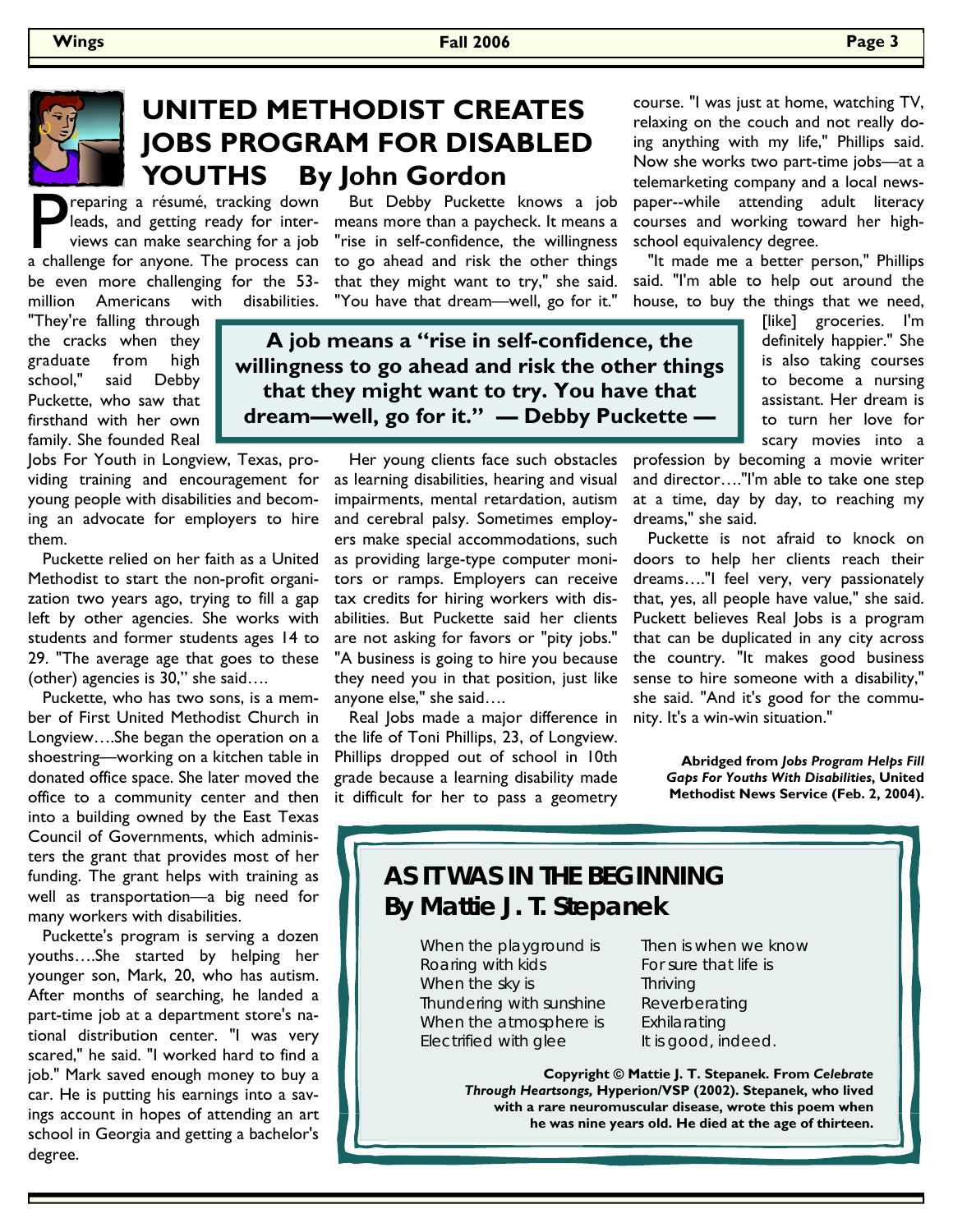### **Wings Fall 2006 Page 4**



## **FREE WHEELCHAIR MISSION PROVIDES GIFT OF MOBILITY**

arren Root never realized until recently how fortunate it was that their daughter Susan had been born in the United States. Susan, now 46 years old and an ordained minister in the United Methodist Church, was diagnosed with rheumatoid arthritis at the age of three. "She has faced many challenges and surgeries during her life," Root said from his home in Lake Forest, Calif., "But she always had medical help available."

 It was only after meeting a "remarkable man" named Don Schoendorfer, president and CEO of Free Wheelchair Mission, that Root learned how "very limited and grueling" the lives of children and adults with disabilities in Third World countries can be without access to even something as basic as wheelchairs.

 Several years ago, Schoendorfer was traveling in Morocco when he saw a woman with paralyzed legs struggling to pull herself across a road on her stomach. An MIT mechanical engineer working in the medical field, he knew he wanted to do something someday to help people like her, but he wasn't sure what or when. Then in 1998 he was led "on a mission from God" to invest his time, education, experience, and money into designing a wheelchair. The project nearly led him into bankruptcy, but he says, "I realized it was not me doing this work—I was being driven."

 By the year 2000, Schoendorfer had fashioned 100 of his unique wheelchairs, and in 2001 his home church, Mariners Church in Irvine, Calif., sent him on a medical mission trip to India where he gave his first wheelchair away to a young boy with cerebral palsy. A few months later, he created Free Wheelchair Mission, a nonprofit organization headquartered in Costa Mesa, Calif., that provides "the transforming gift of mobility to the physically disabled poor in developing countries."

 Since then, FWM has sent more than 130,000 wheelchairs *free of charge* to

**A REAL CHALLENGE By Ruben Cabrera** 

*[God] giveth power to the faint; and to them that have no might he increaseth strength.* Isaiah 40: 29 [KJV]

**M** y personal motto during most of my working career was, "I like a challenge." After I left the military at the age of 21 and started a family, the challenges came and went. When I reached what many consider to be mid-life, a new challenge appeared. I was accused of drinking on the job because my speech became slurred. My right leg would drag occasionally as I walked, I would get writer's cramp after only a few sentences. These unexplainable changes in my physical abilities sent me to the doctor.

 "You have Parkinson's Disease," the neurologist said to me. I was sorry I had ever uttered the words, "I like a challenge." A challenge used to be working to be among the top salespeople in my company; today it's a challenge to button my clothes, tie my shoes, and stand without losing my balance.

 With the help of God, I am able to meet and overcome daily challenges. The medication I take helps me through part of the day, but it is prayer that keeps me going. Each night I thank God for getting me through the day without a disaster. Each morning I pray to God to help me through another day. And God does.

**From** *The Upper Room* **(May/June 1999)**

people in over 57 countries (including 5000 in Iraq). The wheelchairs are shipped in cargo containers in lots of 550 easy-to-assemble kits. Each wheelchair costs only \$44.40 to produce and deliver. Voluntary donations fund everything with just a 5% administrative cost.

 Schoendorfer's goal is to produce 20 million wheelchairs by the year 2010, about 1/5 of the total needed to meet the needs of poor people with mobility impairments throughout the world. FWM received \$1.6 million in donations in 2005; the expectation is for at least \$4 million in donations this year.

 Root, himself an engineer, finds the wheelchair to b e "ingeniously  $\sqrt{2}$  c o n structed, very  $\left\langle \right\rangle/\left\langle \right\rangle$  durable, and cost- $\ell$   $\sim$  effective." Schoendorfer's  $\mathscr{U}/\mathscr{J}$  design begins with a m o l d e d

plastic patio chair, two 24-inch mountain bike wheels with inflatable tires and an especially strengthened wheelchair hub, and two 8-inch castors. These items plus a simple footrest are bolted to a singlepiece, steel conduit frame. All the pieces are easily mass-produced at low-cost.

 FWM has contracted with two plants in Shanghai to assemble the wheelchair kits and has partnered with several charitable organizations overseas to distribute the kits where needed. A set of simple tools provided with each 20 kits and at least one local worker trained in their use are all that's needed to turn a set of components into a functioning wheelchair.

 FWM has been featured in articles in *The Readers Digest* and the *Los Angeles Times* and, most recently, was featured on NBC Nightly News. On a somewhat smaller scale, Root has made it his own "mission" in life to spread the word about FWM to the United Methodist Church through personal appeals in letters and church talks. "My prayer," he says, "is for the United Methodist Church to make the Free Wheelchair Mission one of their major Outreach programs."

 For more information or to make a donation, visit the Free Wheelchair Mission w e b s i t e a t www.freewheelchairmission.org.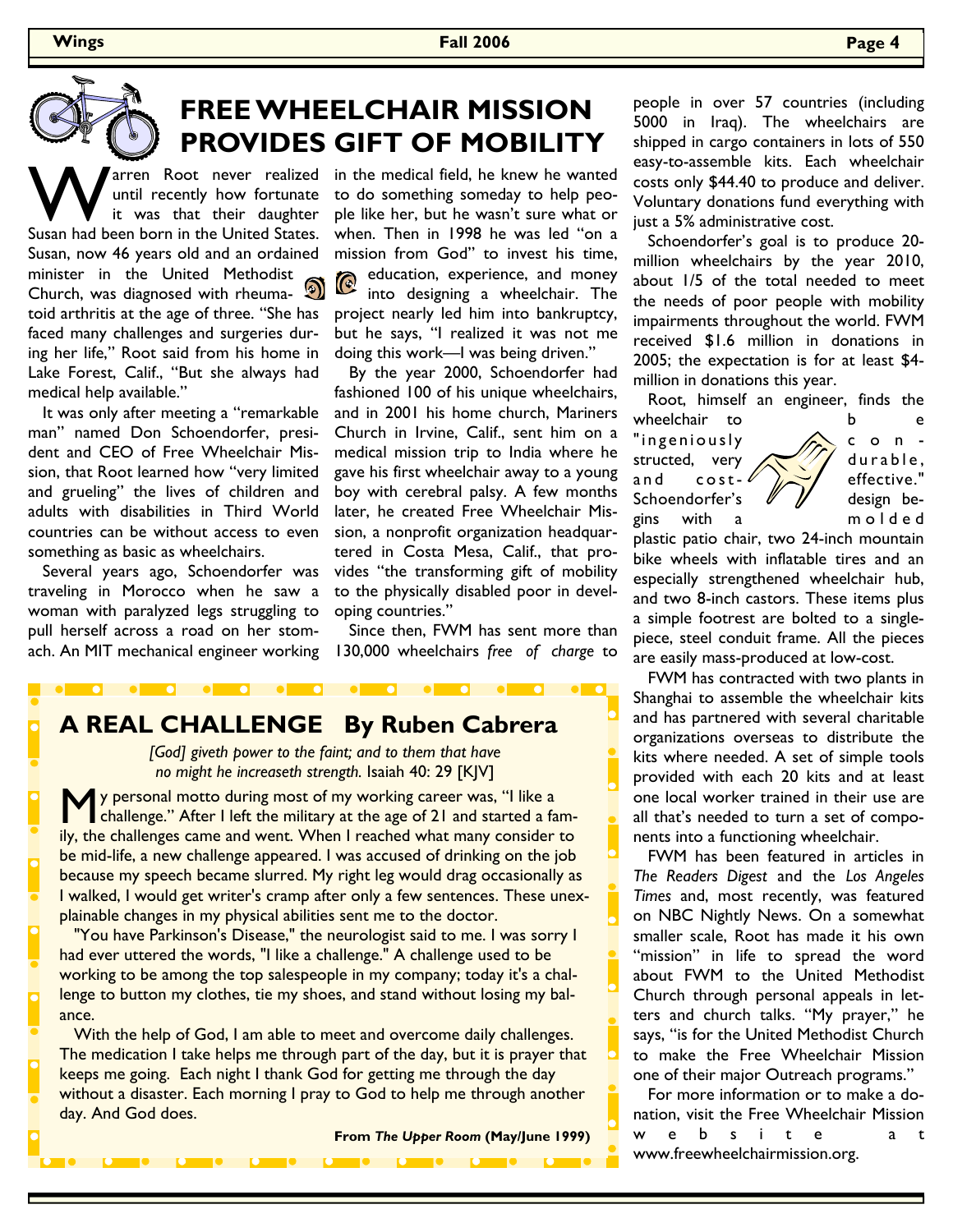### **SEVENTH-DAY ADVENTISTS OFFER ONLINE DEAF MINISTRY**

The first Seventh-day Adventist deaf congregation was organized in Atlanta, Ga., on April 9, 2005, as the Southern Deaf Fellowship of Seventh-day Adventists. Through the Internet, this church hopes to minister to the approximately 150,000 deaf and hearingimpaired people in the Atlanta metropolitan area, as well as deaf people throughout the Southern Union and around the world….

 The non–internet congregation meets in the youth chapel of the Atlanta North church with Pastor Jeff Jordan, who was born deaf, as their spiritual leader. Melissa Jordan, Jeff's wife, is a professional signer and translator….

 Pastor Jordan stated, "History was made when all eight conference presidents [in the Southern Union] voted to allow the deaf living anywhere in the Southern Union to join the deaf church and send their tithes and offerings to the Georgia-Cumberland Conference to support the Southern Deaf Fellowship.…

 "I am thrilled that our Internetbased ministry is in operation to reach the deaf in the Southern Union territory," he said. "People are able to watch the sermons in sign language. All they need is a high speed internet connection."

 Other interactive services for members of the Deaf Fellowship will be offered as the technology becomes available. The Southern Deaf Fellowship of Seventh-day Adventists may be accessed at www.onlinedeaffellowship.org.

**Abridged from the News Archives of the Georgia-Cumberland Conference of Seventh-day Adventists.** 

# **"VENTURE" MEANS ADVENTURE FOR DISABLED SCOUTS By Jan Snider**

Venture Crew 1777 of New Win-<br>dsor, Md., is not like most Scout<br>troops. Its members range from dsor, Md., is not like most Scout

troops. Its members range from age 20 to 53 and include both men and women. And all have a physical or mental disability.

 The troop is sponsored by Pipe Creek United Methodist Church, a congregation with fewer than 10 active members. "It's a faith issue," says the Rev. Holly Slaugh, describing the church's commitment to the crew.

 It takes a little faith and a great deal of effort. Chartered under the Boy Scouts of America, these Venturers are breaking down barriers and challenging traditional views of scouting in Maryland and beyond. "Some of the things that Boy Scouts do I wasn't capable of doing because of my disabilities," explains 20 year-old Paul Curfman of New Windsor, a member of Pipe Creek.

 At age 6, Curfman suffered liver and bone marrow failure. A resulting stroke left him permanently disabled but not helpless. By age 18, Curfman had earned Eagle Scout. He petitioned the Boy Scouts of America to form a Venture Crew for special needs people like him—regardless of age. Despite ongoing health issues, Curfman is dedicated to seeing this effort succeed.

 The Venture program is an outreach of Boy Scouts that typically extends scouting opportunities to young men and women between ages 14 and 20. Venture Crews today are diverse and dynamic, and Curfman's group of five men and two women is among the most unusual.

 Consider members Donald and Kelly Chepko, both in their 50s. "I like to achieve things that I've never been able to achieve before," Donald says. "I'm that kind of person." His wife never imagined she could be part of a scouting group. "This is all new to me, but we have a good time doing it," she says.

 Community outreach is part of the Venture Crew mission. The group recently collected 839 pounds of food for a community food bank. It also began doing puppet shows for local community organizations, thanks to an old box of puppets found at the church.

 Requests for puppet shows far outnumber the Venturers' ability to perform because "traveling for the crew is extremely difficult," according to Wayne Curfman, Paul's father and committee chairman of Venture Crew 1777. "We have members who are in wheelchairs, and we are a very rural community." But crew members are committed to the shows. "They are used to receiving help from others, but this is a way for them to give back," Curfman says….

 Because its community has no organized transportation for wheelchair-bound [sic] citizens, the group hopes to acquire a bus with a wheelchair lift.

**Slightly abridged from United Methodist News Service (April 13, 2005). Snider is a freelance producer for UMNS in Nashville.** 

## *I Am Disabled And…*

LORD, I will continue to rejoice, for I know that through the prayers of my community and the help given by the Spirit of Jesus Christ, what has happened to me will turn out for my deliverance. I eagerly expect and hope that I will in no way feel ashamed but will boldly declare who I am so that now as always Christ will be exalted in my body, whether by life or by death.

> **Affirmation #18 based on Philippians 1:18-20 (NRSV) by Ken Tittle, Mariposa Ministry, and Mariposa On-Line.**